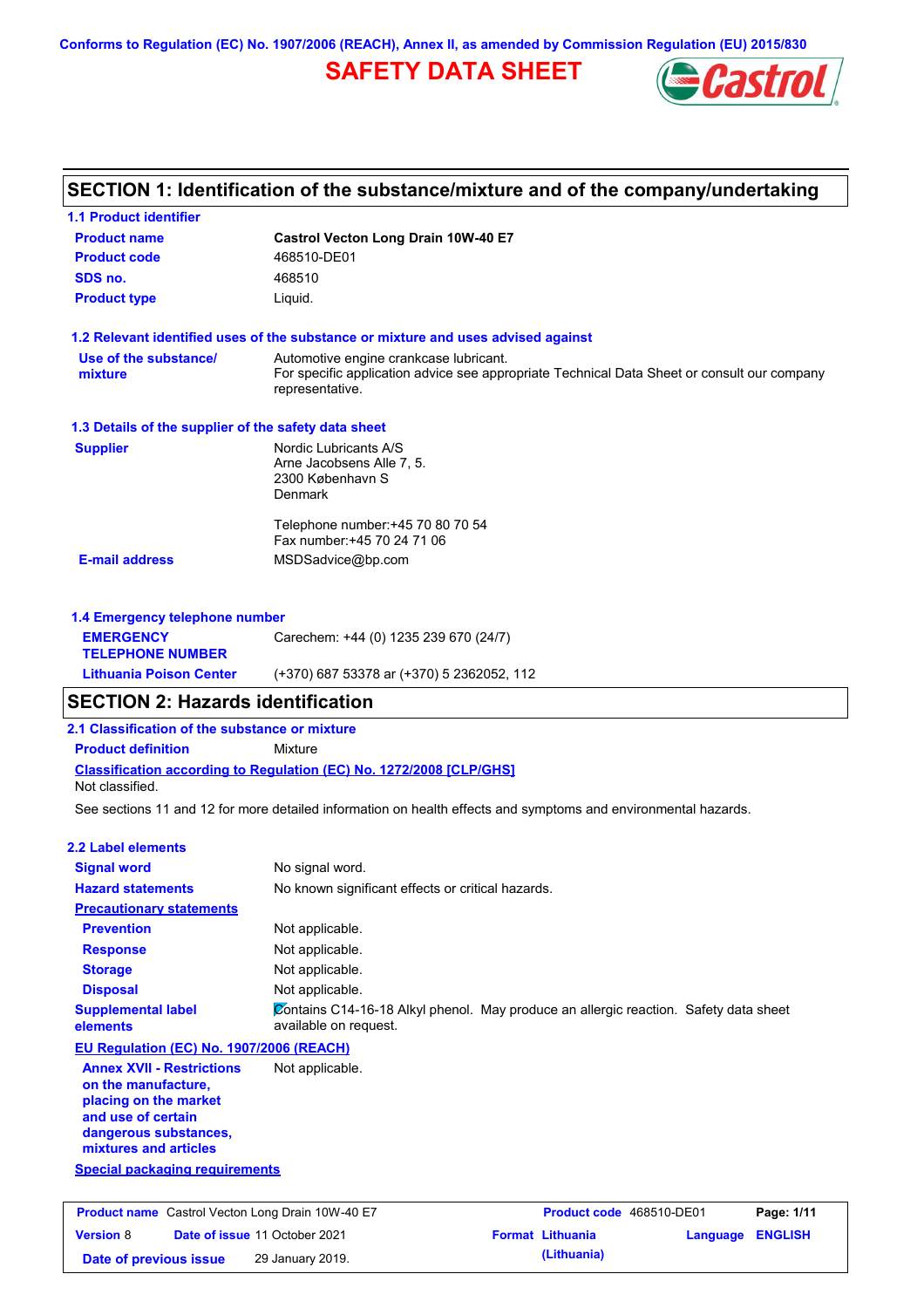# **SECTION 2: Hazards identification**

| <b>Containers to be fitted</b><br>with child-resistant<br>fastenings                                                     | Not applicable.                                                                                                                                                                                                                                                                                                                                                        |  |  |  |
|--------------------------------------------------------------------------------------------------------------------------|------------------------------------------------------------------------------------------------------------------------------------------------------------------------------------------------------------------------------------------------------------------------------------------------------------------------------------------------------------------------|--|--|--|
| <b>Tactile warning of danger</b>                                                                                         | Not applicable.                                                                                                                                                                                                                                                                                                                                                        |  |  |  |
| 2.3 Other hazards                                                                                                        |                                                                                                                                                                                                                                                                                                                                                                        |  |  |  |
| <b>Results of PBT and vPvB</b><br>assessment                                                                             | Product does not meet the criteria for PBT or vPvB according to Regulation (EC) No. 1907/2006,<br>Annex XIII.                                                                                                                                                                                                                                                          |  |  |  |
| <b>Product meets the criteria</b><br>for PBT or vPvB according<br>to Regulation (EC) No.<br><b>1907/2006, Annex XIII</b> | This mixture does not contain any substances that are assessed to be a PBT or a vPvB.                                                                                                                                                                                                                                                                                  |  |  |  |
| Other hazards which do<br>not result in classification                                                                   | Defatting to the skin.<br>USED ENGINE OILS<br>Used engine oil may contain hazardous components which have the potential to cause skin<br>cancer.<br>See Toxicological Information, section 11 of this Safety Data Sheet.<br>Experimental data on one or more of the components has been used to determine all or part of<br>the hazard classification of this product. |  |  |  |

### **SECTION 3: Composition/information on ingredients**

| <b>3.2 Mixtures</b>                                                                       |                                                                                      |               |                                                                    |             |
|-------------------------------------------------------------------------------------------|--------------------------------------------------------------------------------------|---------------|--------------------------------------------------------------------|-------------|
| <b>Product definition</b><br>Mixture                                                      |                                                                                      |               |                                                                    |             |
| $H$ ighly refined base oil (IP 346 DMSO extract < 3%). Proprietary performance additives. |                                                                                      |               |                                                                    |             |
| <b>Product/ingredient</b><br>name                                                         | <b>Identifiers</b>                                                                   | $\frac{9}{6}$ | <b>Regulation (EC) No.</b><br>1272/2008 [CLP]                      | <b>Type</b> |
| Distillates (petroleum), hydrotreated<br>heavy paraffinic                                 | REACH #: 01-2119484627-25<br>EC: 265-157-1<br>CAS: 64742-54-7<br>Index: 649-467-00-8 | $≥50 - ≤75$   | Not classified.                                                    | $[2]$       |
| Base oil - unspecified                                                                    | Varies - See Key to<br>abbreviations                                                 | $≥10 - ≤25$   | Not classified.                                                    | $[2]$       |
| Distillates (petroleum), hydrotreated<br>heavy paraffinic                                 | REACH #: 01-2119484627-25<br>EC: 265-157-1<br>CAS: 64742-54-7<br>Index: 649-467-00-8 | ≥10 - ≤25     | Asp. Tox. 1, H304                                                  | [1] [2]     |
| zinc bis [O-(6-methylheptyl)] bis [O-(sec-<br>butyl)] bis(dithiophosphate)                | REACH #: 01-2119543726-33<br>EC: 298-577-9<br>CAS: 93819-94-4                        | < 2.5         | Skin Irrit. 2, H315<br>Eye Dam. 1, H318<br>Aquatic Chronic 2, H411 | $[1]$       |
| C14-16-18 Alkyl phenol                                                                    | REACH #: 01-2119498288-19                                                            | ≲3            | Skin Sens. 1B, H317<br>STOT RE 2, H373                             | $[1]$       |

**See Section 16 for the full text of the H statements declared above.**

**Type** 

[1] Substance classified with a health or environmental hazard

[2] Substance with a workplace exposure limit

[3] Substance meets the criteria for PBT according to Regulation (EC) No. 1907/2006, Annex XIII

[4] Substance meets the criteria for vPvB according to Regulation (EC) No. 1907/2006, Annex XIII

[5] Substance of equivalent concern

[6] Additional disclosure due to company policy

Occupational exposure limits, if available, are listed in Section 8.

### **SECTION 4: First aid measures**

| <b>4.1 Description of first aid measures</b> |                                                         |                                                                                                                                                                                                                                         |          |                |  |
|----------------------------------------------|---------------------------------------------------------|-----------------------------------------------------------------------------------------------------------------------------------------------------------------------------------------------------------------------------------------|----------|----------------|--|
| Eye contact                                  |                                                         | In case of contact, immediately flush eyes with plenty of water for at least 15 minutes. Eyelids<br>should be held away from the eyeball to ensure thorough rinsing. Check for and remove any<br>contact lenses. Get medical attention. |          |                |  |
| <b>Skin contact</b>                          | reuse. Get medical attention if irritation develops.    | Wash skin thoroughly with soap and water or use recognised skin cleanser. Remove<br>contaminated clothing and shoes. Wash clothing before reuse. Clean shoes thoroughly before                                                          |          |                |  |
| <b>Inhalation</b>                            |                                                         | If inhaled, remove to fresh air. Get medical attention if symptoms occur.                                                                                                                                                               |          |                |  |
|                                              | <b>Product name</b> Castrol Vecton Long Drain 10W-40 E7 | Product code 468510-DE01                                                                                                                                                                                                                |          | Page: 2/11     |  |
| <b>Version 8</b>                             | Date of issue 11 October 2021                           | <b>Format Lithuania</b>                                                                                                                                                                                                                 | Language | <b>ENGLISH</b> |  |
| Date of previous issue                       | 29 January 2019.                                        | (Lithuania)                                                                                                                                                                                                                             |          |                |  |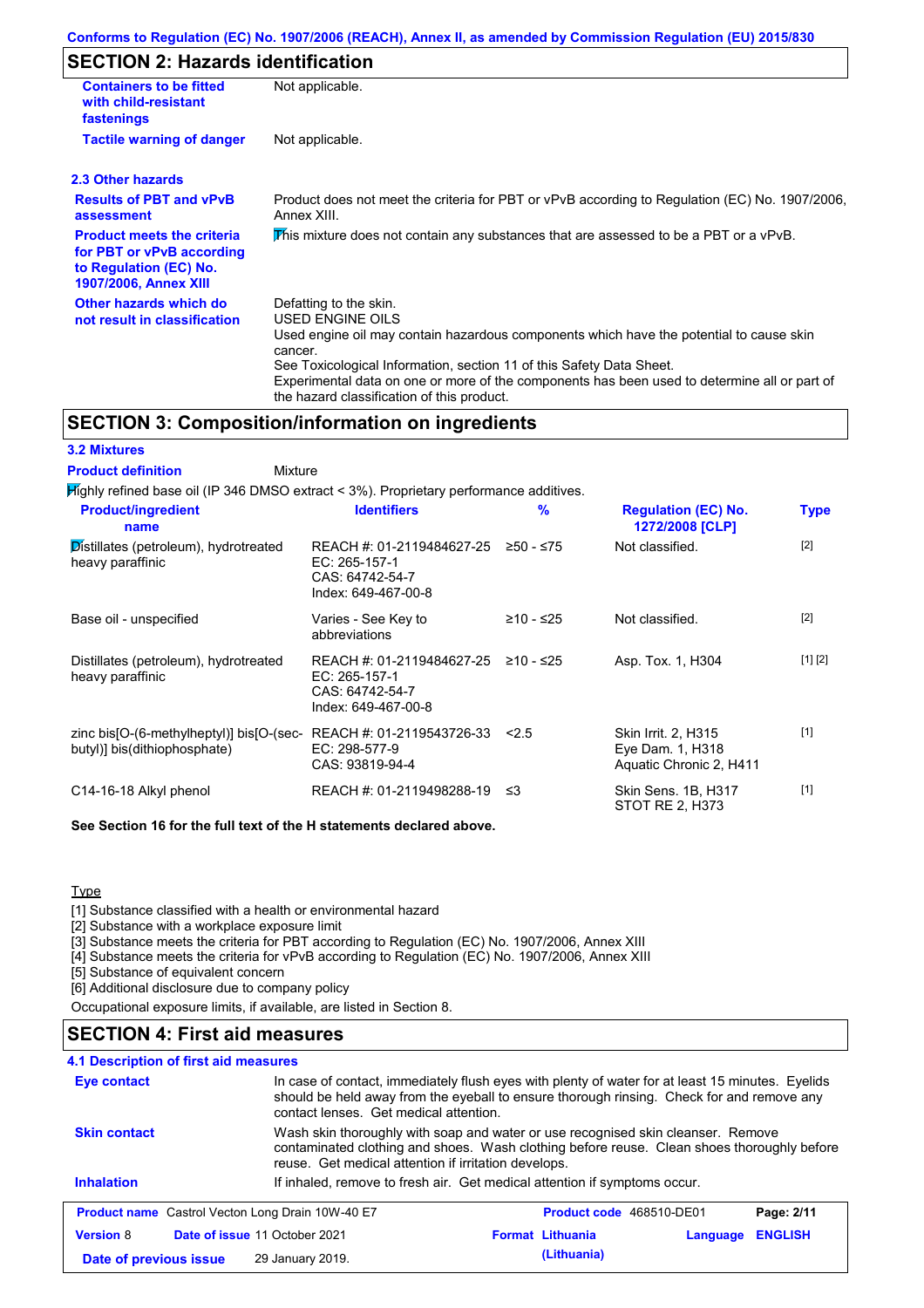| <b>SECTION 4: First aid measures</b>  |                                                                                                                                                                             |
|---------------------------------------|-----------------------------------------------------------------------------------------------------------------------------------------------------------------------------|
| Ingestion                             | Do not induce vomiting unless directed to do so by medical personnel. Get medical attention if<br>symptoms occur.                                                           |
| <b>Protection of first-aiders</b>     | No action shall be taken involving any personal risk or without suitable training. It may be<br>dangerous to the person providing aid to give mouth-to-mouth resuscitation. |
|                                       | 4.2 Most important symptoms and effects, both acute and delayed                                                                                                             |
|                                       | See Section 11 for more detailed information on health effects and symptoms.                                                                                                |
| <b>Potential acute health effects</b> |                                                                                                                                                                             |
| <b>Inhalation</b>                     | Vapour inhalation under ambient conditions is not normally a problem due to low vapour<br>pressure.                                                                         |
| <b>Ingestion</b>                      | No known significant effects or critical hazards.                                                                                                                           |
| <b>Skin contact</b>                   | Not considered a skin sensitizer. Based on data available for this or related materials.                                                                                    |
| Eye contact                           | Not classified as an eye irritant. Based on data available for this or related materials.                                                                                   |
|                                       | Delayed and immediate effects as well as chronic effects from short and long-term exposure                                                                                  |
| <b>Inhalation</b>                     | Overexposure to the inhalation of airborne droplets or aerosols may cause irritation of the<br>respiratory tract.                                                           |
| <b>Ingestion</b>                      | Ingestion of large quantities may cause nausea and diarrhoea.                                                                                                               |
| <b>Skin contact</b>                   | Prolonged or repeated contact can defat the skin and lead to irritation and/or dermatitis.                                                                                  |
| Eye contact                           | Potential risk of transient stinging or redness if accidental eye contact occurs.                                                                                           |

**Conforms to Regulation (EC) No. 1907/2006 (REACH), Annex II, as amended by Commission Regulation (EU) 2015/830**

#### **4.3 Indication of any immediate medical attention and special treatment needed**

| <b>Notes to physician</b>                                 | Treatment should in general be symptomatic and directed to relieving any effects.                                                                                                                                                                                                                                                                                 |  |  |  |  |
|-----------------------------------------------------------|-------------------------------------------------------------------------------------------------------------------------------------------------------------------------------------------------------------------------------------------------------------------------------------------------------------------------------------------------------------------|--|--|--|--|
| <b>SECTION 5: Firefighting measures</b>                   |                                                                                                                                                                                                                                                                                                                                                                   |  |  |  |  |
| 5.1 Extinguishing media                                   |                                                                                                                                                                                                                                                                                                                                                                   |  |  |  |  |
| <b>Suitable extinguishing</b><br>media                    | In case of fire, use foam, dry chemical or carbon dioxide extinguisher or spray.                                                                                                                                                                                                                                                                                  |  |  |  |  |
| <b>Unsuitable extinguishing</b><br>media                  | Do not use water jet. The use of a water jet may cause the fire to spread by splashing the<br>burning product.                                                                                                                                                                                                                                                    |  |  |  |  |
| 5.2 Special hazards arising from the substance or mixture |                                                                                                                                                                                                                                                                                                                                                                   |  |  |  |  |
| <b>Hazards from the</b><br>substance or mixture           | In a fire or if heated, a pressure increase will occur and the container may burst.                                                                                                                                                                                                                                                                               |  |  |  |  |
| <b>Hazardous combustion</b><br>products                   | Combustion products may include the following:<br>carbon oxides (CO, CO <sub>2</sub> ) (carbon monoxide, carbon dioxide)                                                                                                                                                                                                                                          |  |  |  |  |
| <b>5.3 Advice for firefighters</b>                        |                                                                                                                                                                                                                                                                                                                                                                   |  |  |  |  |
| <b>Special precautions for</b><br>fire-fighters           | No action shall be taken involving any personal risk or without suitable training. Promptly<br>isolate the scene by removing all persons from the vicinity of the incident if there is a fire.                                                                                                                                                                    |  |  |  |  |
| <b>Special protective</b><br>equipment for fire-fighters  | Fire-fighters should wear appropriate protective equipment and self-contained breathing<br>apparatus (SCBA) with a full face-piece operated in positive pressure mode. Clothing for fire-<br>fighters (including helmets, protective boots and gloves) conforming to European standard EN<br>469 will provide a basic level of protection for chemical incidents. |  |  |  |  |
| <b>SECTION 6: Accidental release measures</b>             |                                                                                                                                                                                                                                                                                                                                                                   |  |  |  |  |

#### **6.2 Environmental precautions** Avoid dispersal of spilt material and runoff and contact with soil, waterways, drains and sewers. Inform the relevant authorities if the product has caused environmental pollution (sewers, waterways, soil or air). **6.1 Personal precautions, protective equipment and emergency procedures For non-emergency personnel For emergency responders** No action shall be taken involving any personal risk or without suitable training. Evacuate surrounding areas. Keep unnecessary and unprotected personnel from entering. Do not touch or walk through spilt material. Floors may be slippery; use care to avoid falling. Put on appropriate personal protective equipment. Entry into a confined space or poorly ventilated area contaminated with vapour, mist or fume is extremely hazardous without the correct respiratory protective equipment and a safe system of work. Wear self-contained breathing apparatus. Wear a suitable chemical protective suit. Chemical resistant boots. See also the information in "For non-emergency personnel".

#### **6.3 Methods and material for containment and cleaning up**

| <b>Product name</b> Castrol Vecton Long Drain 10W-40 E7 |  | <b>Product code</b> 468510-DE01      |  | Page: 3/11              |                         |  |
|---------------------------------------------------------|--|--------------------------------------|--|-------------------------|-------------------------|--|
| <b>Version 8</b>                                        |  | <b>Date of issue 11 October 2021</b> |  | <b>Format Lithuania</b> | <b>Language ENGLISH</b> |  |
| Date of previous issue                                  |  | 29 January 2019.                     |  | (Lithuania)             |                         |  |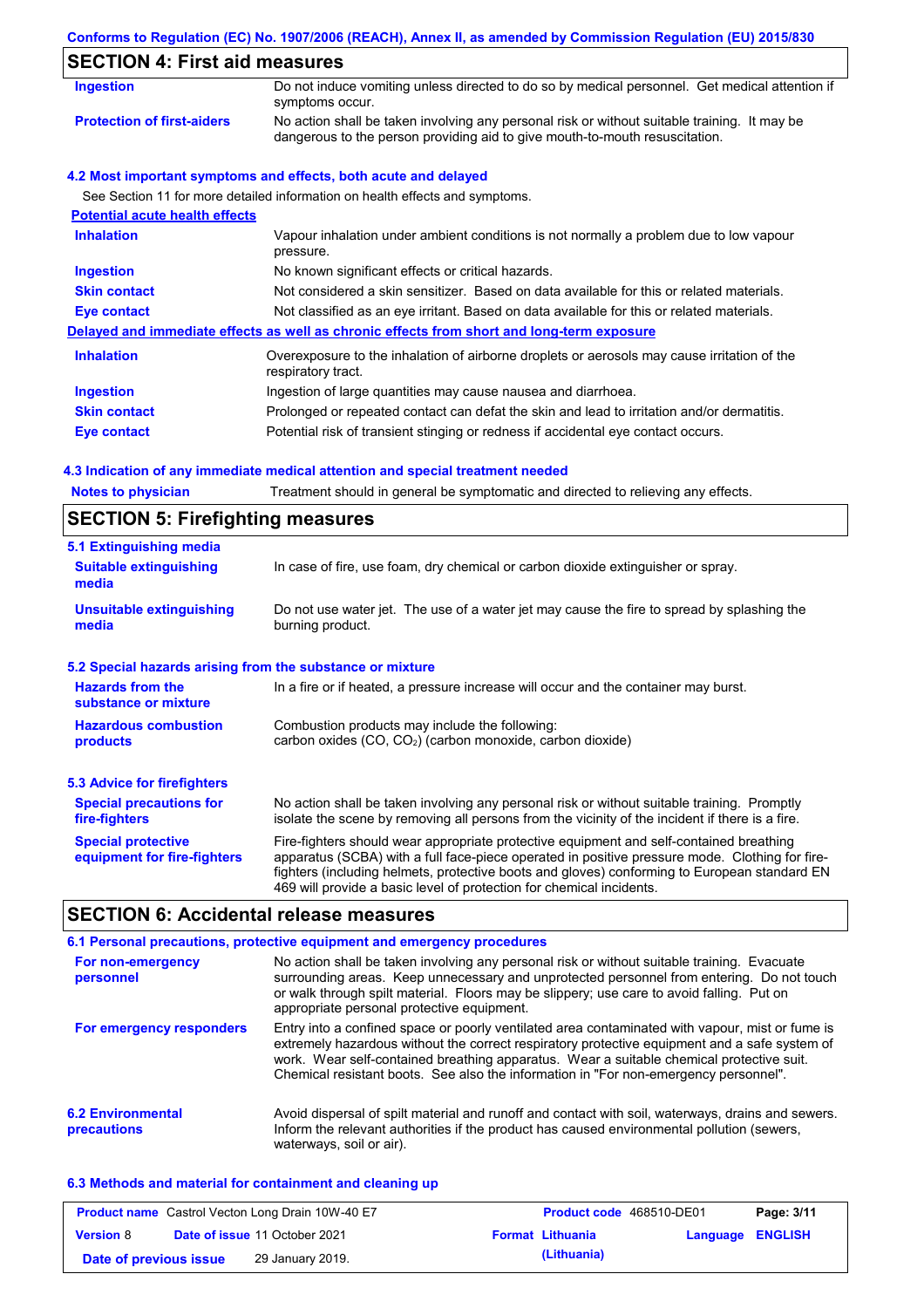### **SECTION 6: Accidental release measures**

| <b>Small spill</b>                        | Stop leak if without risk. Move containers from spill area. Absorb with an inert material and<br>place in an appropriate waste disposal container. Dispose of via a licensed waste disposal<br>contractor.                                                                                                                                                                                     |
|-------------------------------------------|------------------------------------------------------------------------------------------------------------------------------------------------------------------------------------------------------------------------------------------------------------------------------------------------------------------------------------------------------------------------------------------------|
| Large spill                               | Stop leak if without risk. Move containers from spill area. Prevent entry into sewers, water<br>courses, basements or confined areas. Contain and collect spillage with non-combustible,<br>absorbent material e.g. sand, earth, vermiculite or diatomaceous earth and place in container<br>for disposal according to local regulations. Dispose of via a licensed waste disposal contractor. |
| 6.4 Reference to other<br><b>sections</b> | See Section 1 for emergency contact information.<br>See Section 5 for firefighting measures.<br>See Section 8 for information on appropriate personal protective equipment.<br>See Section 12 for environmental precautions.<br>See Section 13 for additional waste treatment information.                                                                                                     |

## **SECTION 7: Handling and storage**

| 7.1 Precautions for safe handling                                                    |                                                                                                                                                                                                                                                                                                                                                                                                                                                                                          |
|--------------------------------------------------------------------------------------|------------------------------------------------------------------------------------------------------------------------------------------------------------------------------------------------------------------------------------------------------------------------------------------------------------------------------------------------------------------------------------------------------------------------------------------------------------------------------------------|
| <b>Protective measures</b>                                                           | Put on appropriate personal protective equipment.                                                                                                                                                                                                                                                                                                                                                                                                                                        |
| <b>Advice on general</b><br>occupational hygiene                                     | Eating, drinking and smoking should be prohibited in areas where this material is handled.<br>stored and processed. Wash thoroughly after handling. Remove contaminated clothing and<br>protective equipment before entering eating areas. See also Section 8 for additional<br>information on hygiene measures.                                                                                                                                                                         |
| <b>7.2 Conditions for safe</b><br>storage, including any<br><i>incompatibilities</i> | Store in accordance with local regulations. Store in a dry, cool and well-ventilated area, away<br>from incompatible materials (see Section 10). Keep away from heat and direct sunlight. Keep<br>container tightly closed and sealed until ready for use. Containers that have been opened must<br>be carefully resealed and kept upright to prevent leakage. Store and use only in equipment/<br>containers designed for use with this product. Do not store in unlabelled containers. |
| <b>Not suitable</b>                                                                  | Prolonged exposure to elevated temperature.                                                                                                                                                                                                                                                                                                                                                                                                                                              |
| 7.3 Specific end use(s)                                                              |                                                                                                                                                                                                                                                                                                                                                                                                                                                                                          |
| <b>Recommendations</b>                                                               | See section 1.2 and Exposure scenarios in annex, if applicable.                                                                                                                                                                                                                                                                                                                                                                                                                          |

### **SECTION 8: Exposure controls/personal protection**

#### **Product/ingredient name Exposure limit values Recommended monitoring procedures** If this product contains ingredients with exposure limits, personal, workplace atmosphere or biological monitoring may be required to determine the effectiveness of the ventilation or other control measures and/or the necessity to use respiratory protective equipment. Reference should be made to monitoring standards, such as the following: European Standard EN 689 (Workplace atmospheres - Guidance for the assessment of exposure by inhalation to chemical agents for comparison with limit values and measurement strategy) European Standard EN 14042 (Workplace atmospheres - Guide for the application and use of procedures for the assessment of exposure to chemical and biological agents) European Standard EN 482 (Workplace atmospheres - General requirements for the performance of procedures for the measurement of chemical agents) Reference to national guidance documents for methods for the determination of hazardous substances will also be required. No DNELs/DMELs available. **Predicted No Effect Concentration 8.1 Control parameters Derived No Effect Level** Whilst specific OELs for certain components may be shown in this section, other components may be present in any mist, vapour or dust produced. Therefore, the specific OELs may not be applicable to the product as a whole and are provided for guidance only. **Occupational exposure limits** Distillates (petroleum), hydrotreated heavy paraffinic **Lithuanian Hygiene Standard HN 23 (Lithuania).** TWA: 1 mg/m<sup>3</sup> 8 hours. Issued/Revised: 12/2001 Form: Mist STEL: 3 mg/m<sup>3</sup> 15 minutes. Issued/Revised: 12/2001 Form: Mist Base oil - unspecified **Lithuanian Hygiene Standard HN 23 (Lithuania).** TWA: 1 mg/m<sup>3</sup> 8 hours. Issued/Revised: 12/2001 Form: Mist STEL: 3 mg/m<sup>3</sup> 15 minutes. Issued/Revised: 12/2001 Form: Mist Distillates (petroleum), hydrotreated heavy paraffinic **Lithuanian Hygiene Standard HN 23 (Lithuania).** TWA: 1 mg/m³ 8 hours. Issued/Revised: 12/2001 Form: Mist STEL: 3 mg/m<sup>3</sup> 15 minutes. Issued/Revised: 12/2001 Form: Mist

|                        | <b>Product name</b> Castrol Vecton Long Drain 10W-40 E7 | Product code 468510-DE01 |                         | Page: 4/11 |
|------------------------|---------------------------------------------------------|--------------------------|-------------------------|------------|
| <b>Version 8</b>       | <b>Date of issue 11 October 2021</b>                    | <b>Format Lithuania</b>  | <b>Language ENGLISH</b> |            |
| Date of previous issue | 29 January 2019.                                        | (Lithuania)              |                         |            |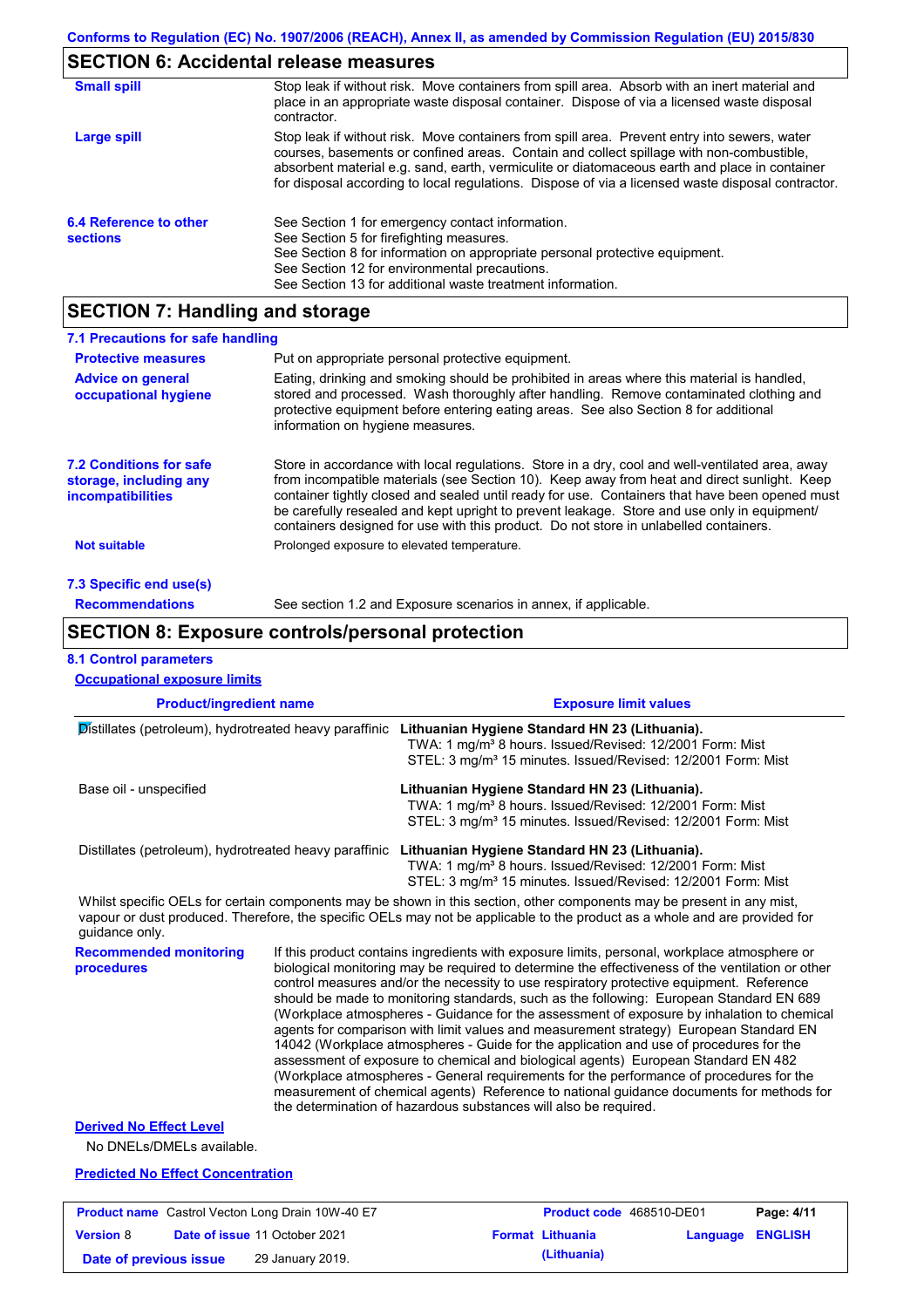# **SECTION 8: Exposure controls/personal protection**

No PNECs available

| <b>8.2 Exposure controls</b>                      |                                                                                                                                                                                                                                                                                                                                                                                                                                                                                                                                                                                                                                                                                                                                                                                                                                                                                                                                                                                                         |                          |                  |            |  |
|---------------------------------------------------|---------------------------------------------------------------------------------------------------------------------------------------------------------------------------------------------------------------------------------------------------------------------------------------------------------------------------------------------------------------------------------------------------------------------------------------------------------------------------------------------------------------------------------------------------------------------------------------------------------------------------------------------------------------------------------------------------------------------------------------------------------------------------------------------------------------------------------------------------------------------------------------------------------------------------------------------------------------------------------------------------------|--------------------------|------------------|------------|--|
| <b>Appropriate engineering</b><br><b>controls</b> | Provide exhaust ventilation or other engineering controls to keep the relevant airborne<br>concentrations below their respective occupational exposure limits.<br>All activities involving chemicals should be assessed for their risks to health, to ensure<br>exposures are adequately controlled. Personal protective equipment should only be considered<br>after other forms of control measures (e.g. engineering controls) have been suitably evaluated.<br>Personal protective equipment should conform to appropriate standards, be suitable for use, be<br>kept in good condition and properly maintained.<br>Your supplier of personal protective equipment should be consulted for advice on selection and<br>appropriate standards. For further information contact your national organisation for standards.<br>The final choice of protective equipment will depend upon a risk assessment. It is important to<br>ensure that all items of personal protective equipment are compatible. |                          |                  |            |  |
| <b>Individual protection measures</b>             |                                                                                                                                                                                                                                                                                                                                                                                                                                                                                                                                                                                                                                                                                                                                                                                                                                                                                                                                                                                                         |                          |                  |            |  |
| <b>Hygiene measures</b>                           | Wash hands, forearms and face thoroughly after handling chemical products, before eating,<br>smoking and using the lavatory and at the end of the working period. Ensure that eyewash<br>stations and safety showers are close to the workstation location.                                                                                                                                                                                                                                                                                                                                                                                                                                                                                                                                                                                                                                                                                                                                             |                          |                  |            |  |
| <b>Respiratory protection</b>                     | In case of insufficient ventilation, wear suitable respiratory equipment.<br>The correct choice of respiratory protection depends upon the chemicals being handled, the<br>conditions of work and use, and the condition of the respiratory equipment. Safety procedures<br>should be developed for each intended application. Respiratory protection equipment should<br>therefore be chosen in consultation with the supplier/manufacturer and with a full assessment<br>of the working conditions.                                                                                                                                                                                                                                                                                                                                                                                                                                                                                                   |                          |                  |            |  |
| <b>Eye/face protection</b>                        | Safety glasses with side shields.                                                                                                                                                                                                                                                                                                                                                                                                                                                                                                                                                                                                                                                                                                                                                                                                                                                                                                                                                                       |                          |                  |            |  |
| <b>Skin protection</b>                            |                                                                                                                                                                                                                                                                                                                                                                                                                                                                                                                                                                                                                                                                                                                                                                                                                                                                                                                                                                                                         |                          |                  |            |  |
| <b>Hand protection</b>                            | <b>General Information:</b>                                                                                                                                                                                                                                                                                                                                                                                                                                                                                                                                                                                                                                                                                                                                                                                                                                                                                                                                                                             |                          |                  |            |  |
|                                                   | Because specific work environments and material handling practices vary, safety procedures<br>should be developed for each intended application. The correct choice of protective gloves<br>depends upon the chemicals being handled, and the conditions of work and use. Most gloves<br>provide protection for only a limited time before they must be discarded and replaced (even the<br>best chemically resistant gloves will break down after repeated chemical exposures).                                                                                                                                                                                                                                                                                                                                                                                                                                                                                                                        |                          |                  |            |  |
|                                                   | Gloves should be chosen in consultation with the supplier / manufacturer and taking account of<br>a full assessment of the working conditions.                                                                                                                                                                                                                                                                                                                                                                                                                                                                                                                                                                                                                                                                                                                                                                                                                                                          |                          |                  |            |  |
|                                                   | Recommended: Nitrile gloves.<br><b>Breakthrough time:</b>                                                                                                                                                                                                                                                                                                                                                                                                                                                                                                                                                                                                                                                                                                                                                                                                                                                                                                                                               |                          |                  |            |  |
|                                                   | Breakthrough time data are generated by glove manufacturers under laboratory test conditions<br>and represent how long a glove can be expected to provide effective permeation resistance. It<br>is important when following breakthrough time recommendations that actual workplace<br>conditions are taken into account. Always consult with your glove supplier for up-to-date<br>technical information on breakthrough times for the recommended glove type.<br>Our recommendations on the selection of gloves are as follows:                                                                                                                                                                                                                                                                                                                                                                                                                                                                      |                          |                  |            |  |
|                                                   | Continuous contact:                                                                                                                                                                                                                                                                                                                                                                                                                                                                                                                                                                                                                                                                                                                                                                                                                                                                                                                                                                                     |                          |                  |            |  |
|                                                   | Gloves with a minimum breakthrough time of 240 minutes, or >480 minutes if suitable gloves<br>can be obtained.<br>If suitable gloves are not available to offer that level of protection, gloves with shorter<br>breakthrough times may be acceptable as long as appropriate glove maintenance and<br>replacement regimes are determined and adhered to.                                                                                                                                                                                                                                                                                                                                                                                                                                                                                                                                                                                                                                                |                          |                  |            |  |
|                                                   | Short-term / splash protection:                                                                                                                                                                                                                                                                                                                                                                                                                                                                                                                                                                                                                                                                                                                                                                                                                                                                                                                                                                         |                          |                  |            |  |
|                                                   | Recommended breakthrough times as above.<br>It is recognised that for short-term, transient exposures, gloves with shorter breakthrough times<br>may commonly be used. Therefore, appropriate maintenance and replacement regimes must<br>be determined and rigorously followed.                                                                                                                                                                                                                                                                                                                                                                                                                                                                                                                                                                                                                                                                                                                        |                          |                  |            |  |
|                                                   | <b>Glove Thickness:</b>                                                                                                                                                                                                                                                                                                                                                                                                                                                                                                                                                                                                                                                                                                                                                                                                                                                                                                                                                                                 |                          |                  |            |  |
|                                                   | For general applications, we recommend gloves with a thickness typically greater than 0.35 mm.                                                                                                                                                                                                                                                                                                                                                                                                                                                                                                                                                                                                                                                                                                                                                                                                                                                                                                          |                          |                  |            |  |
|                                                   | It should be emphasised that glove thickness is not necessarily a good predictor of glove<br>resistance to a specific chemical, as the permeation efficiency of the glove will be dependent<br>on the exact composition of the glove material. Therefore, glove selection should also be based                                                                                                                                                                                                                                                                                                                                                                                                                                                                                                                                                                                                                                                                                                          |                          |                  |            |  |
| Product name Castrol Vecton Long Drain 10W-40 E7  |                                                                                                                                                                                                                                                                                                                                                                                                                                                                                                                                                                                                                                                                                                                                                                                                                                                                                                                                                                                                         | Product code 468510-DE01 |                  | Page: 5/11 |  |
| <b>Version 8</b><br>Date of issue 11 October 2021 |                                                                                                                                                                                                                                                                                                                                                                                                                                                                                                                                                                                                                                                                                                                                                                                                                                                                                                                                                                                                         | <b>Format Lithuania</b>  | Language ENGLISH |            |  |

**Date of previous issue (Lithuania)** 29 January 2019.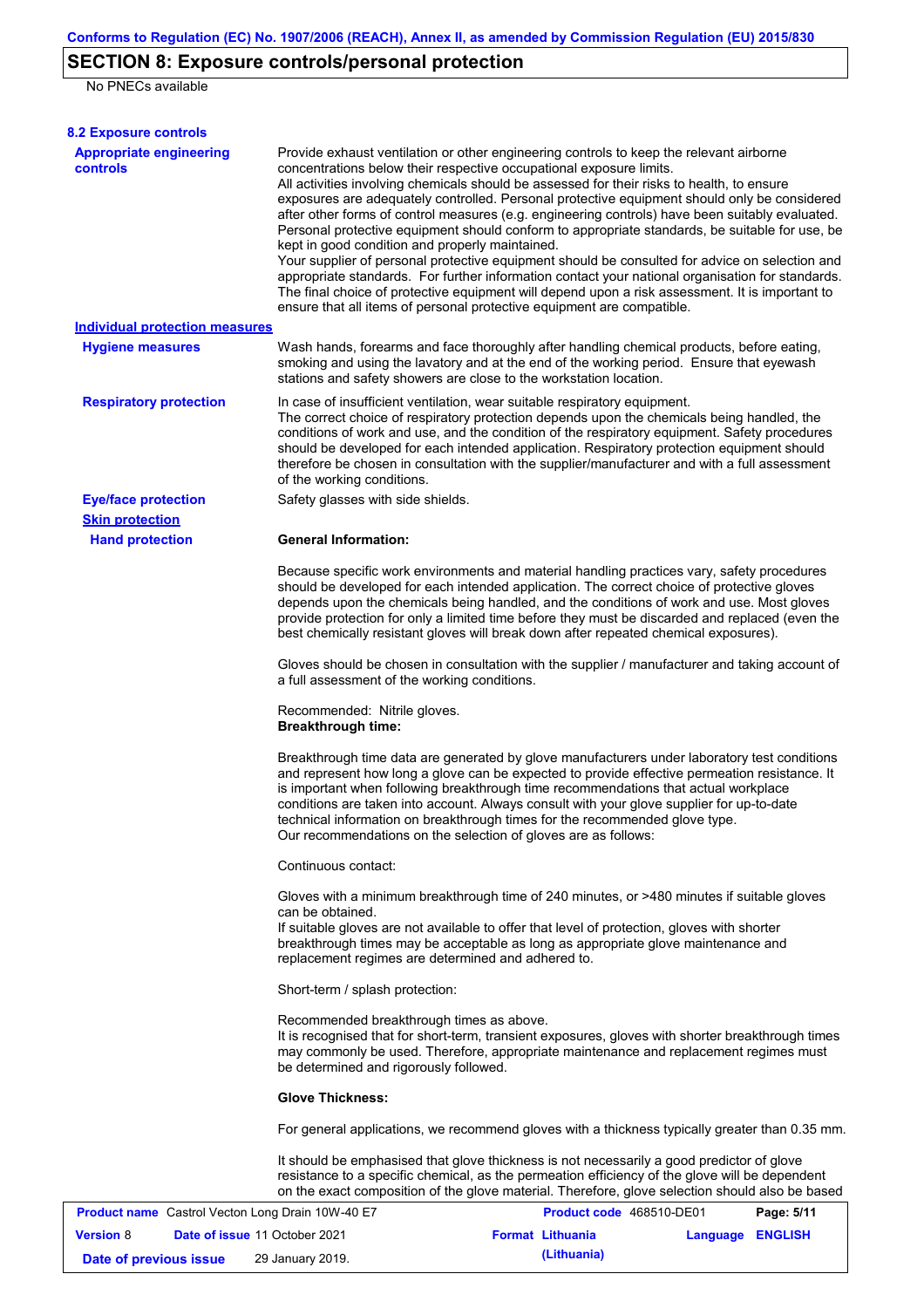# **SECTION 8: Exposure controls/personal protection**

|                                                  | on consideration of the task requirements and knowledge of breakthrough times.<br>Glove thickness may also vary depending on the glove manufacturer, the glove type and the<br>glove model. Therefore, the manufacturers' technical data should always be taken into account<br>to ensure selection of the most appropriate glove for the task.                                                                                                                                                                                                                                                                                                                  |
|--------------------------------------------------|------------------------------------------------------------------------------------------------------------------------------------------------------------------------------------------------------------------------------------------------------------------------------------------------------------------------------------------------------------------------------------------------------------------------------------------------------------------------------------------------------------------------------------------------------------------------------------------------------------------------------------------------------------------|
|                                                  | Note: Depending on the activity being conducted, gloves of varying thickness may be required<br>for specific tasks. For example:                                                                                                                                                                                                                                                                                                                                                                                                                                                                                                                                 |
|                                                  | • Thinner gloves (down to 0.1 mm or less) may be required where a high degree of manual<br>dexterity is needed. However, these gloves are only likely to give short duration protection and<br>would normally be just for single use applications, then disposed of.                                                                                                                                                                                                                                                                                                                                                                                             |
|                                                  | • Thicker gloves (up to 3 mm or more) may be required where there is a mechanical (as well<br>as a chemical) risk i.e. where there is abrasion or puncture potential.                                                                                                                                                                                                                                                                                                                                                                                                                                                                                            |
| <b>Skin and body</b>                             | Use of protective clothing is good industrial practice.<br>Personal protective equipment for the body should be selected based on the task being<br>performed and the risks involved and should be approved by a specialist before handling this<br>product.<br>Cotton or polyester/cotton overalls will only provide protection against light superficial<br>contamination that will not soak through to the skin. Overalls should be laundered on a regular<br>basis. When the risk of skin exposure is high (e.g. when cleaning up spillages or if there is a<br>risk of splashing) then chemical resistant aprons and/or impervious chemical suits and boots |
| <b>Refer to standards:</b>                       | will be required.<br>Respiratory protection: EN 529<br>Gloves: EN 420, EN 374<br>Eye protection: EN 166<br>Filtering half-mask: EN 149<br>Filtering half-mask with valve: EN 405<br>Half-mask: EN 140 plus filter<br>Full-face mask: EN 136 plus filter<br>Particulate filters: EN 143<br>Gas/combined filters: EN 14387                                                                                                                                                                                                                                                                                                                                         |
| <b>Environmental exposure</b><br><b>controls</b> | Emissions from ventilation or work process equipment should be checked to ensure they<br>comply with the requirements of environmental protection legislation. In some cases, fume<br>scrubbers, filters or engineering modifications to the process equipment will be necessary to<br>reduce emissions to acceptable levels.                                                                                                                                                                                                                                                                                                                                    |

# **SECTION 9: Physical and chemical properties**

| 9.1 Information on basic physical and chemical properties |                                                                      |
|-----------------------------------------------------------|----------------------------------------------------------------------|
| <b>Appearance</b>                                         |                                                                      |
| <b>Physical state</b>                                     | Liquid.                                                              |
| <b>Colour</b>                                             | Brown.                                                               |
| <b>Odour</b>                                              | Not available.                                                       |
| <b>Odour threshold</b>                                    | Not available.                                                       |
| pH                                                        | Mot applicable.                                                      |
| <b>Melting point/freezing point</b>                       | Not available.                                                       |
| Initial boiling point and boiling<br>range                | Not available.                                                       |
| <b>Pour point</b>                                         | -42 $\degree$ C                                                      |
| <b>Flash point</b>                                        | Open cup: 230°C (446°F) [Cleveland.]                                 |
| <b>Evaporation rate</b>                                   | Not available.                                                       |
| <b>Flammability (solid, gas)</b>                          | Not available.                                                       |
| <b>Upper/lower flammability or</b><br>explosive limits    | Not available.                                                       |
| <b>Vapour pressure</b>                                    | Not available.                                                       |
| <b>Vapour density</b>                                     | Not available.                                                       |
| <b>Relative density</b>                                   | Not available.                                                       |
| <b>Density</b>                                            | <1000 kg/m <sup>3</sup> (<1 g/cm <sup>3</sup> ) at 15 <sup>°</sup> C |
| <b>Solubility(ies)</b>                                    | insoluble in water.                                                  |
| <b>Partition coefficient: n-octanol/</b><br>water         | Not available.                                                       |
|                                                           |                                                                      |

| <b>Product name</b> Castrol Vecton Long Drain 10W-40 E7 |  | Product code 468510-DE01             |  | Page: 6/11              |                         |  |
|---------------------------------------------------------|--|--------------------------------------|--|-------------------------|-------------------------|--|
| <b>Version 8</b>                                        |  | <b>Date of issue 11 October 2021</b> |  | <b>Format Lithuania</b> | <b>Language ENGLISH</b> |  |
| Date of previous issue                                  |  | 29 January 2019.                     |  | (Lithuania)             |                         |  |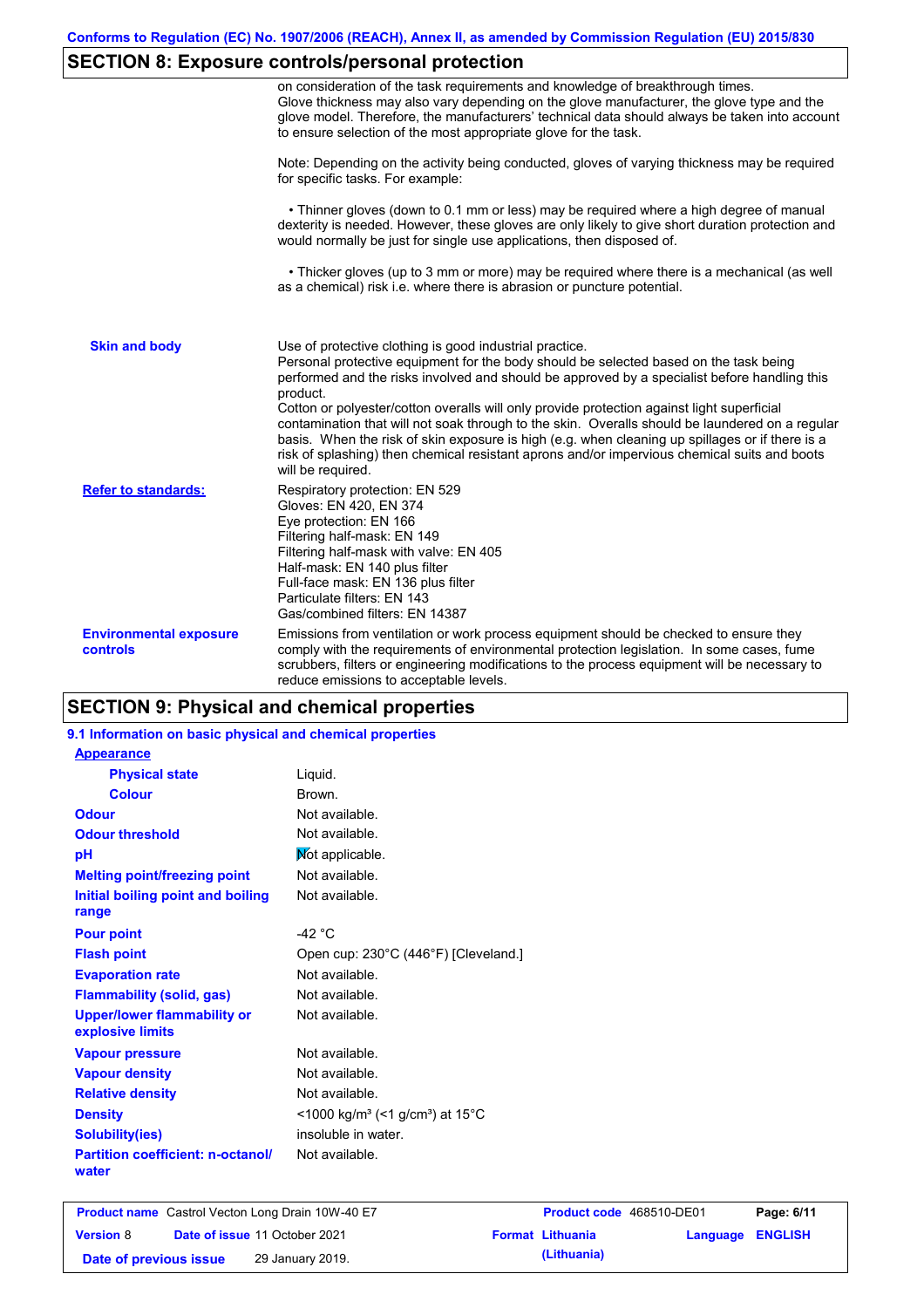# **SECTION 9: Physical and chemical properties**

| <b>Auto-ignition temperature</b> | Not available.                                                                                                                            |
|----------------------------------|-------------------------------------------------------------------------------------------------------------------------------------------|
| <b>Decomposition temperature</b> | Not available.                                                                                                                            |
| <b>Viscosity</b>                 | Kinematic: 86.3 mm <sup>2</sup> /s (86.3 cSt) at $40^{\circ}$ C<br>Kinematic: 12.5 to 16.3 mm <sup>2</sup> /s (12.5 to 16.3 cSt) at 100°C |
| <b>Explosive properties</b>      | Not available.                                                                                                                            |
| <b>Oxidising properties</b>      | Not available.                                                                                                                            |

#### **9.2 Other information**

No additional information.

| <b>SECTION 10: Stability and reactivity</b>     |                                                                                                                                                                         |  |  |  |
|-------------------------------------------------|-------------------------------------------------------------------------------------------------------------------------------------------------------------------------|--|--|--|
| <b>10.1 Reactivity</b>                          | No specific test data available for this product. Refer to Conditions to avoid and Incompatible<br>materials for additional information.                                |  |  |  |
| <b>10.2 Chemical stability</b>                  | The product is stable.                                                                                                                                                  |  |  |  |
| 10.3 Possibility of<br>hazardous reactions      | Under normal conditions of storage and use, hazardous reactions will not occur.<br>Under normal conditions of storage and use, hazardous polymerisation will not occur. |  |  |  |
| <b>10.4 Conditions to avoid</b>                 | Avoid all possible sources of ignition (spark or flame).                                                                                                                |  |  |  |
| 10.5 Incompatible materials                     | Reactive or incompatible with the following materials: oxidising materials.                                                                                             |  |  |  |
| <b>10.6 Hazardous</b><br>decomposition products | Under normal conditions of storage and use, hazardous decomposition products should not be<br>produced.                                                                 |  |  |  |

# **SECTION 11: Toxicological information**

## **11.1 Information on toxicological effects**

#### **Acute toxicity estimates**

| <b>Product/ingredient name</b>                                                                         | Oral (mg/<br>kg) | <b>Dermal</b><br>(mg/kg) | <b>Inhalation</b><br>(gases)<br>(ppm) | <b>Inhalation</b><br>(vapours)<br>(mg/l) | <b>Inhalation</b><br>(dusts<br>and mists)<br>(mg/l) |
|--------------------------------------------------------------------------------------------------------|------------------|--------------------------|---------------------------------------|------------------------------------------|-----------------------------------------------------|
| <b>Phosphorodithioic acid, mixed O.O-bis(sec-Bu and</b><br>isooctyl) esters, zinc salts                | 2500             | N/A                      | N/A                                   | N/A                                      | N/A                                                 |
| Long chain alkyl phenol                                                                                | 2500             | N/A                      | N/A                                   | N/A                                      | N/A                                                 |
| <b>Information on likely</b><br>Routes of entry anticipated: Dermal, Inhalation.<br>routes of exposure |                  |                          |                                       |                                          |                                                     |
| <b>Potential acute health effects</b>                                                                  |                  |                          |                                       |                                          |                                                     |

| <b>Inhalation</b>                                       | Vapour inhalation under ambient conditions is not normally a problem due to low vapour<br>pressure.               |
|---------------------------------------------------------|-------------------------------------------------------------------------------------------------------------------|
| <b>Ingestion</b>                                        | No known significant effects or critical hazards.                                                                 |
| <b>Skin contact</b>                                     | Not considered a skin sensitizer. Based on data available for this or related materials.                          |
| <b>Eye contact</b>                                      | Not classified as an eye irritant. Based on data available for this or related materials.                         |
|                                                         | <b>Symptoms related to the physical, chemical and toxicological characteristics</b>                               |
| <b>Inhalation</b>                                       | No specific data.                                                                                                 |
| <b>Ingestion</b>                                        | No specific data.                                                                                                 |
| <b>Skin contact</b>                                     | Adverse symptoms may include the following:<br>irritation<br>dryness<br>cracking                                  |
| Eye contact                                             | No specific data.                                                                                                 |
|                                                         | Delayed and immediate effects as well as chronic effects from short and long-term exposure                        |
| <b>Inhalation</b>                                       | Overexposure to the inhalation of airborne droplets or aerosols may cause irritation of the<br>respiratory tract. |
| <b>Ingestion</b>                                        | Ingestion of large quantities may cause nausea and diarrhoea.                                                     |
| <b>Skin contact</b>                                     | Prolonged or repeated contact can defat the skin and lead to irritation and/or dermatitis.                        |
| Eye contact                                             | Potential risk of transient stinging or redness if accidental eye contact occurs.                                 |
| <b>Potential chronic health effects</b>                 |                                                                                                                   |
| <b>Product name</b> Castrol Vecton Long Drain 10W-40 E7 | Product code 468510-DE01<br>Page: 7/11                                                                            |
| <b>Version 8</b>                                        | Date of issue 11 October 2021<br><b>Format Lithuania</b><br><b>ENGLISH</b><br>Language                            |
| Date of previous issue                                  | (Lithuania)<br>29 January 2019.                                                                                   |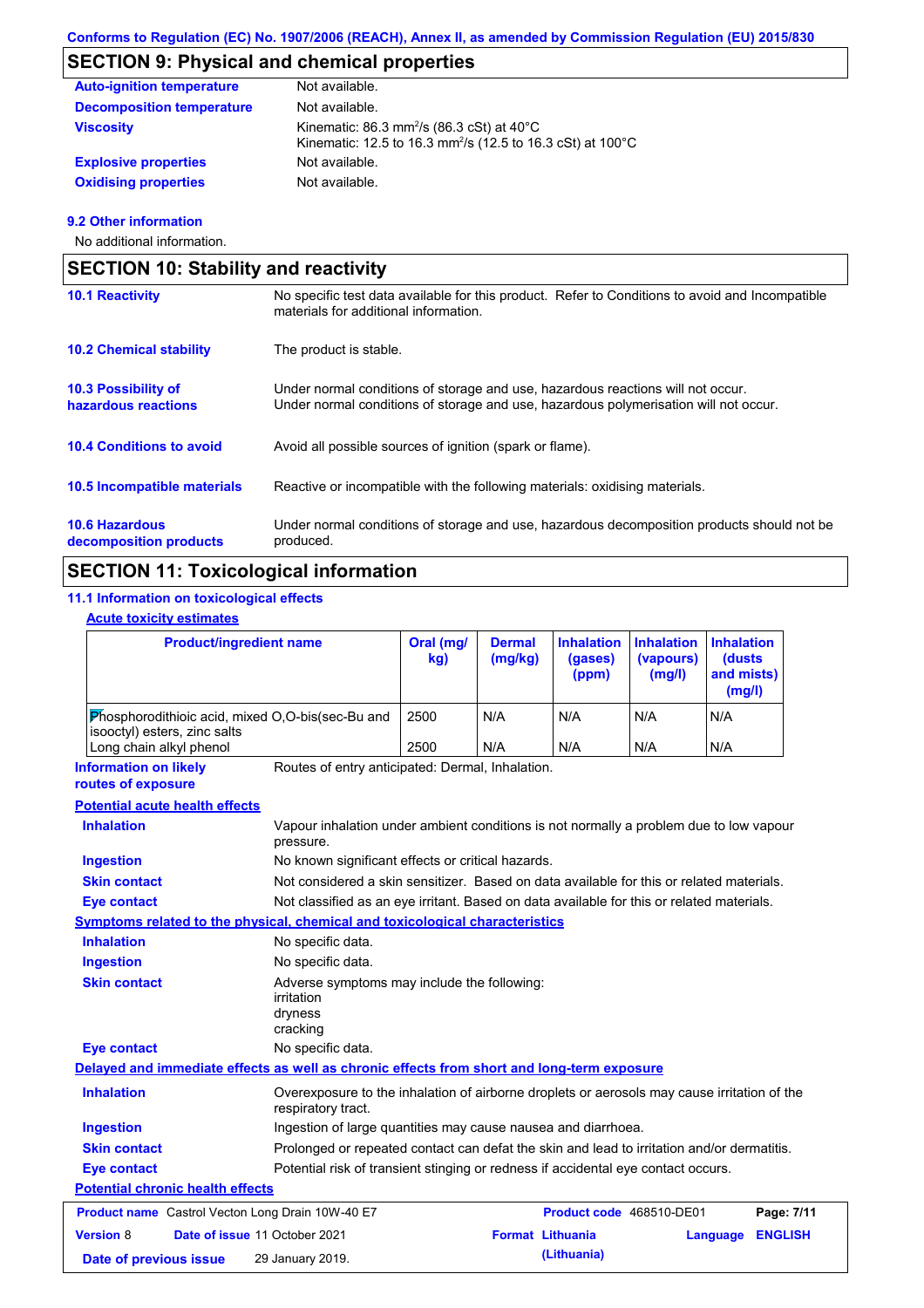# **SECTION 11: Toxicological information**

| <b>General</b>               | USED ENGINE OILS                                                                                                                                                                                                                                                                                                                                                                     |
|------------------------------|--------------------------------------------------------------------------------------------------------------------------------------------------------------------------------------------------------------------------------------------------------------------------------------------------------------------------------------------------------------------------------------|
|                              | Combustion products resulting from the operation of internal combustion engines contaminate<br>engine oils during use. Used engine oil may contain hazardous components which have the<br>potential to cause skin cancer. Frequent or prolonged contact with all types and makes of used<br>engine oil must therefore be avoided and a high standard of personal hygiene maintained. |
| <b>Carcinogenicity</b>       | No known significant effects or critical hazards.                                                                                                                                                                                                                                                                                                                                    |
| <b>Mutagenicity</b>          | No known significant effects or critical hazards.                                                                                                                                                                                                                                                                                                                                    |
| <b>Developmental effects</b> | No known significant effects or critical hazards.                                                                                                                                                                                                                                                                                                                                    |
| <b>Fertility effects</b>     | No known significant effects or critical hazards.                                                                                                                                                                                                                                                                                                                                    |

# **SECTION 12: Ecological information**

#### **12.1 Toxicity**

**Environmental hazards** Not classified as dangerous

#### **12.2 Persistence and degradability**

Not expected to be rapidly degradable.

#### **12.3 Bioaccumulative potential**

This product is not expected to bioaccumulate through food chains in the environment.

| <b>12.4 Mobility in soil</b>                            |                                                                      |
|---------------------------------------------------------|----------------------------------------------------------------------|
| <b>Soil/water partition</b><br><b>coefficient (Koc)</b> | Not available.                                                       |
| <b>Mobility</b>                                         | Spillages may penetrate the soil causing ground water contamination. |

#### **12.5 Results of PBT and vPvB assessment**

Product does not meet the criteria for PBT or vPvB according to Regulation (EC) No. 1907/2006, Annex XIII.

| 12.6 Other adverse effects          |                                                                                                                           |
|-------------------------------------|---------------------------------------------------------------------------------------------------------------------------|
| <b>Other ecological information</b> | Spills may form a film on water surfaces causing physical damage to organisms. Oxygen<br>transfer could also be impaired. |

### **SECTION 13: Disposal considerations**

#### **13.1 Waste treatment methods**

**Methods of disposal**

**Product**

Where possible, arrange for product to be recycled. Dispose of via an authorised person/ licensed waste disposal contractor in accordance with local regulations.

#### **European waste catalogue (EWC) Hazardous waste** Yes.

| Waste code  | <b>Waste designation</b>                |
|-------------|-----------------------------------------|
| l 13 02 08* | other engine, gear and lubricating oils |

However, deviation from the intended use and/or the presence of any potential contaminants may require an alternative waste disposal code to be assigned by the end user.

| <b>Packaging</b>           |                                                                                                                                                                                                                                                                                                                                                                                                                                                                                                 |
|----------------------------|-------------------------------------------------------------------------------------------------------------------------------------------------------------------------------------------------------------------------------------------------------------------------------------------------------------------------------------------------------------------------------------------------------------------------------------------------------------------------------------------------|
| <b>Methods of disposal</b> | Where possible, arrange for product to be recycled. Dispose of via an authorised person/<br>licensed waste disposal contractor in accordance with local regulations.                                                                                                                                                                                                                                                                                                                            |
| <b>Special precautions</b> | This material and its container must be disposed of in a safe way. Care should be taken when<br>handling emptied containers that have not been cleaned or rinsed out. Empty containers or<br>liners may retain some product residues. Empty containers represent a fire hazard as they may<br>contain flammable product residues and vapour. Never weld, solder or braze empty containers.<br>Avoid dispersal of spilt material and runoff and contact with soil, waterways, drains and sewers. |
| <b>References</b>          | Commission 2014/955/EU<br>Directive 2008/98/EC                                                                                                                                                                                                                                                                                                                                                                                                                                                  |

| <b>Product name</b> Castrol Vecton Long Drain 10W-40 E7 |  |                                      | Product code 468510-DE01 |                         | Page: 8/11              |  |
|---------------------------------------------------------|--|--------------------------------------|--------------------------|-------------------------|-------------------------|--|
| <b>Version 8</b>                                        |  | <b>Date of issue 11 October 2021</b> |                          | <b>Format Lithuania</b> | <b>Language ENGLISH</b> |  |
| Date of previous issue                                  |  | 29 January 2019.                     |                          | (Lithuania)             |                         |  |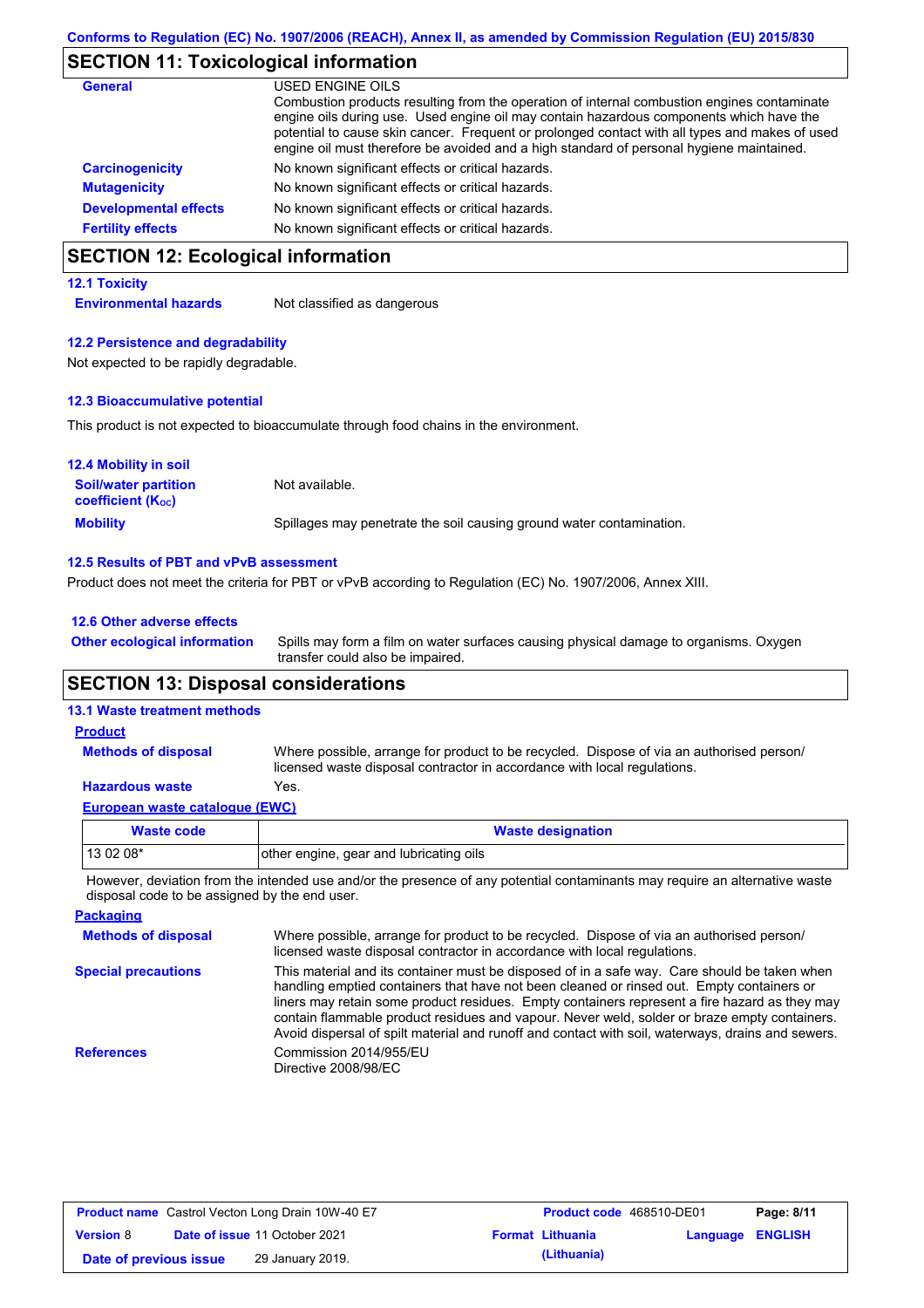#### - - - - - - - - - Not regulated. Not regulated. Not regulated. - - - **SECTION 14: Transport information ADR/RID IMDG IATA 14.1 UN number 14.2 UN proper shipping name 14.3 Transport hazard class(es) 14.4 Packing group ADN Additional information 14.5 Environmental hazards** No. 1988 | No. 1989 | No. 1989 | No. 1989 | No. 1989 | No. 1989 | No. 1989 | No. 1989 | No. 1989 | No. 1989 | Not regulated. - -<br>No. - -

**14.6 Special precautions for user** Not available.

#### **14.7 Transport in bulk according to IMO instruments**

Not available.

## **SECTION 15: Regulatory information**

**Other regulations REACH Status** The company, as identified in Section 1, sells this product in the EU in compliance with the current requirements of REACH. **15.1 Safety, health and environmental regulations/legislation specific for the substance or mixture EU Regulation (EC) No. 1907/2006 (REACH) Annex XIV - List of substances subject to authorisation Substances of very high concern** None of the components are listed. All components are listed or exempted. All components are listed or exempted. All components are listed or exempted. All components are listed or exempted. All components are active or exempted. All components are listed or exempted. All components are listed or exempted. **United States inventory (TSCA 8b) Australia inventory (AICS) Canada inventory China inventory (IECSC) Japan inventory (ENCS) Korea inventory (KECI) Philippines inventory (PICCS) Taiwan Chemical Substances Inventory (TCSI)** All components are listed or exempted. **Ozone depleting substances (1005/2009/EU)** Not listed. **Prior Informed Consent (PIC) (649/2012/EU)** None of the components are listed. **Annex XIV EU Regulation (EC) No. 1907/2006 (REACH) Annex XVII - Restrictions on the manufacture, placing on the market and use of certain dangerous substances, mixtures and articles** Not applicable. **Product name** Castrol Vecton Long Drain 10W-40 E7 **Product Code** 468510-DE01 **Page: 9/11 Version** 8

**Date of issue** 11 October 2021 **Format Lithuania Language ENGLISH Date of previous issue (Lithuania)** 29 January 2019.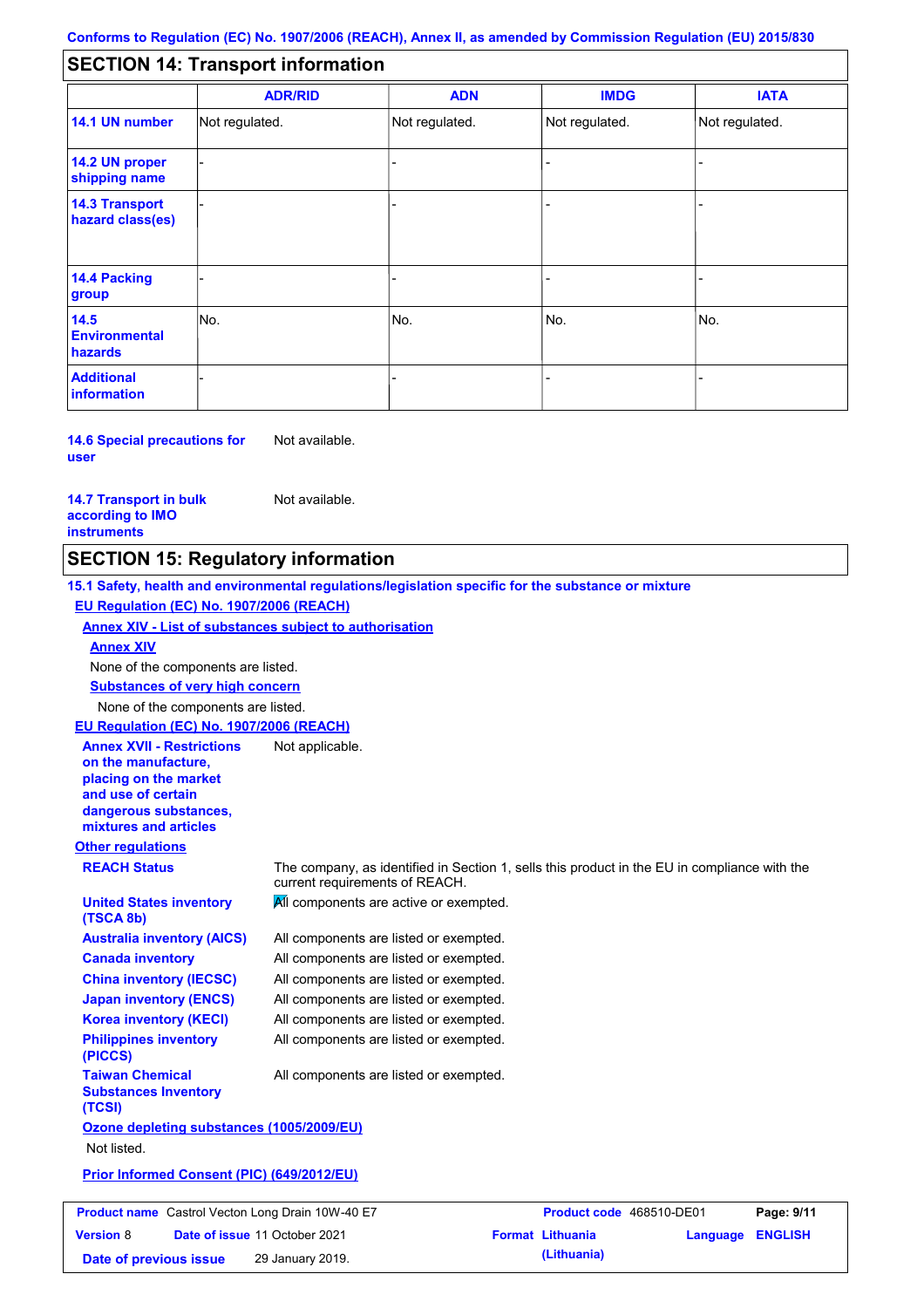# **SECTION 15: Regulatory information**

Not listed.

**EU - Water framework directive - Priority substances**

None of the components are listed.

**Seveso Directive**

This product is not controlled under the Seveso Directive.

| <b>15.2 Chemical safety</b> | A Chemical Safety Assessment has been carried out for one or more of the substances within  |
|-----------------------------|---------------------------------------------------------------------------------------------|
| assessment                  | this mixture. A Chemical Safety Assessment has not been carried out for the mixture itself. |

# **SECTION 16: Other information**

| <b>Abbreviations and acronyms</b> | ADN = European Provisions concerning the International Carriage of Dangerous Goods by                                                                                         |
|-----------------------------------|-------------------------------------------------------------------------------------------------------------------------------------------------------------------------------|
|                                   | Inland Waterway                                                                                                                                                               |
|                                   | ADR = The European Agreement concerning the International Carriage of Dangerous Goods by<br>Road                                                                              |
|                                   | ATE = Acute Toxicity Estimate                                                                                                                                                 |
|                                   | <b>BCF</b> = Bioconcentration Factor                                                                                                                                          |
|                                   | CAS = Chemical Abstracts Service                                                                                                                                              |
|                                   | CLP = Classification, Labelling and Packaging Regulation [Regulation (EC) No. 1272/2008]                                                                                      |
|                                   | CSA = Chemical Safety Assessment                                                                                                                                              |
|                                   | CSR = Chemical Safety Report                                                                                                                                                  |
|                                   | DMEL = Derived Minimal Effect Level                                                                                                                                           |
|                                   | DNEL = Derived No Effect Level                                                                                                                                                |
|                                   | EINECS = European Inventory of Existing Commercial chemical Substances                                                                                                        |
|                                   | ES = Exposure Scenario                                                                                                                                                        |
|                                   | EUH statement = CLP-specific Hazard statement                                                                                                                                 |
|                                   | EWC = European Waste Catalogue                                                                                                                                                |
|                                   | GHS = Globally Harmonized System of Classification and Labelling of Chemicals                                                                                                 |
|                                   | IATA = International Air Transport Association                                                                                                                                |
|                                   | IBC = Intermediate Bulk Container                                                                                                                                             |
|                                   | IMDG = International Maritime Dangerous Goods                                                                                                                                 |
|                                   | LogPow = logarithm of the octanol/water partition coefficient                                                                                                                 |
|                                   | MARPOL = International Convention for the Prevention of Pollution From Ships, 1973 as                                                                                         |
|                                   | modified by the Protocol of 1978. ("Marpol" = marine pollution)                                                                                                               |
|                                   | OECD = Organisation for Economic Co-operation and Development                                                                                                                 |
|                                   | PBT = Persistent, Bioaccumulative and Toxic                                                                                                                                   |
|                                   | PNEC = Predicted No Effect Concentration                                                                                                                                      |
|                                   | REACH = Registration, Evaluation, Authorisation and Restriction of Chemicals Regulation                                                                                       |
|                                   | [Regulation (EC) No. 1907/2006]                                                                                                                                               |
|                                   | RID = The Regulations concerning the International Carriage of Dangerous Goods by Rail                                                                                        |
|                                   | RRN = REACH Registration Number                                                                                                                                               |
|                                   | SADT = Self-Accelerating Decomposition Temperature                                                                                                                            |
|                                   | SVHC = Substances of Very High Concern                                                                                                                                        |
|                                   | STOT-RE = Specific Target Organ Toxicity - Repeated Exposure                                                                                                                  |
|                                   | STOT-SE = Specific Target Organ Toxicity - Single Exposure                                                                                                                    |
|                                   | TWA = Time weighted average                                                                                                                                                   |
|                                   | $UN = United Nations$                                                                                                                                                         |
|                                   | $UVCB = Complex\ hydrocarbon\ substance$                                                                                                                                      |
|                                   | VOC = Volatile Organic Compound                                                                                                                                               |
|                                   | vPvB = Very Persistent and Very Bioaccumulative                                                                                                                               |
|                                   | Varies = may contain one or more of the following 64741-88-4 / RRN 01-2119488706-23,<br>64741-89-5 / RRN 01-2119487067-30, 64741-95-3 / RRN 01-2119487081-40, 64741-96-4/ RRN |
|                                   | 01-2119483621-38, 64742-01-4 / RRN 01-2119488707-21, 64742-44-5 / RRN                                                                                                         |
|                                   | 01-2119985177-24, 64742-45-6, 64742-52-5 / RRN 01-2119467170-45, 64742-53-6 / RRN                                                                                             |
|                                   | 01-2119480375-34, 64742-54-7 / RRN 01-2119484627-25, 64742-55-8 / RRN                                                                                                         |
|                                   | 01-2119487077-29, 64742-56-9 / RRN 01-2119480132-48, 64742-57-0 / RRN                                                                                                         |
|                                   | 01-2119489287-22, 64742-58-1, 64742-62-7 / RRN 01-2119480472-38, 64742-63-8,                                                                                                  |
|                                   | 64742-65-0 / RRN 01-2119471299-27, 64742-70-7 / RRN 01-2119487080-42, 72623-85-9 /                                                                                            |
|                                   | RRN 01-2119555262-43, 72623-86-0 / RRN 01-2119474878-16, 72623-87-1 / RRN                                                                                                     |
|                                   |                                                                                                                                                                               |

**Procedure used to derive the classification according to Regulation (EC) No. 1272/2008 [CLP/GHS]**

| <b>Classification</b> | <b>Justification</b> |  |  |
|-----------------------|----------------------|--|--|
| Not classified.       |                      |  |  |

| <b>Product name</b> Castrol Vecton Long Drain 10W-40 E7 |  |                                      | <b>Product code</b> 468510-DE01 | Page: 10/11             |                         |  |
|---------------------------------------------------------|--|--------------------------------------|---------------------------------|-------------------------|-------------------------|--|
| <b>Version 8</b>                                        |  | <b>Date of issue 11 October 2021</b> |                                 | <b>Format Lithuania</b> | <b>Language ENGLISH</b> |  |
| Date of previous issue                                  |  | 29 January 2019.                     |                                 | (Lithuania)             |                         |  |